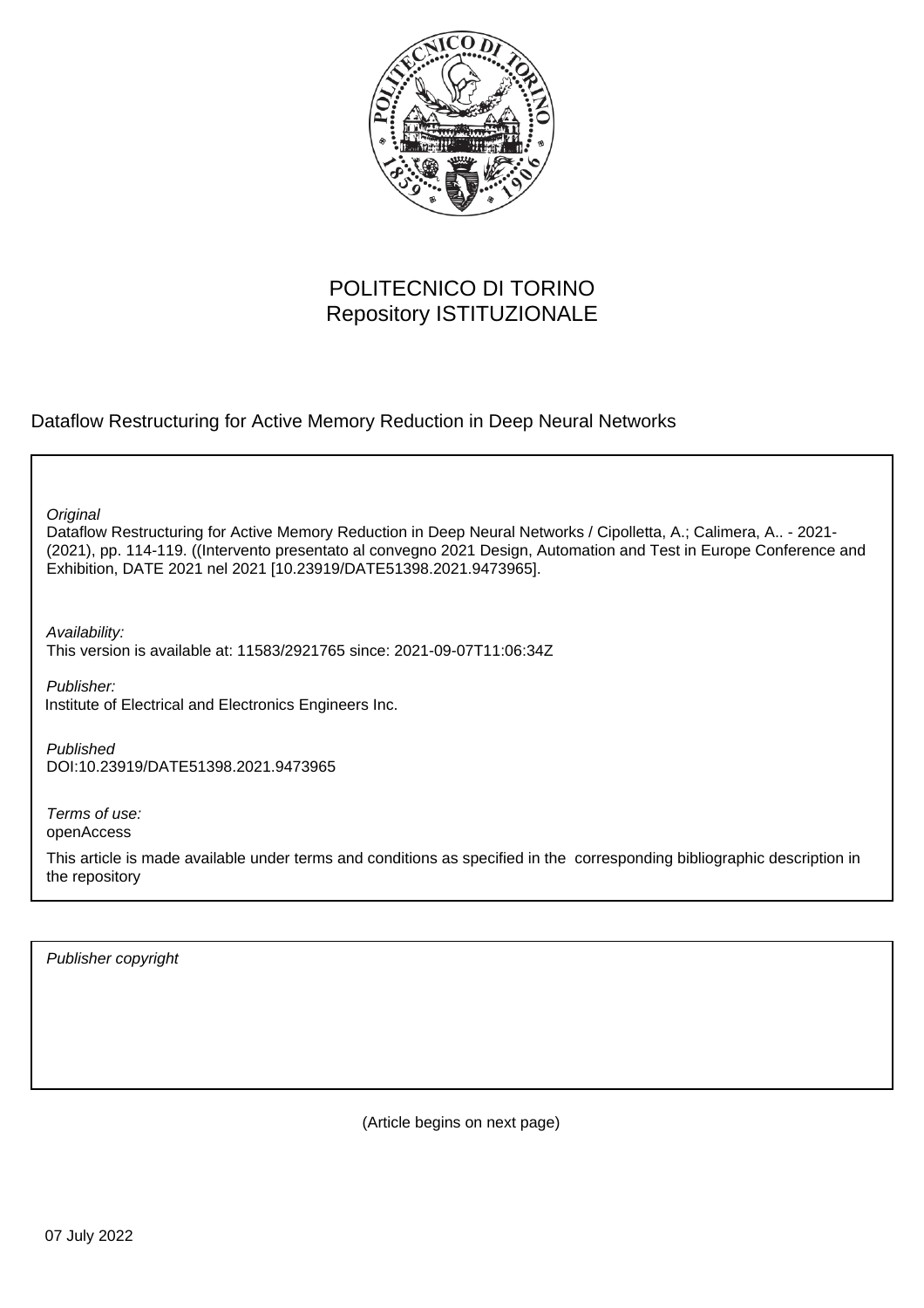# Dataflow Restructuring for Active Memory Reduction in Deep Neural Networks

Antonio Cipolletta, Andrea Calimera Politecnico di Torino, 10129 Torino, Italy

*Abstract*—The volume reduction of the activation maps produced by the hidden layers of a Deep Neural Network (DNN) is a critical aspect in modern applications as it affects the onchip memory utilization, the most limited and costly hardware resource. Despite the availability of many compression methods that leverage the statistical nature of deep learning to approximate and simplify the inference model, e.g., quantization and pruning, there is room for deterministic optimizations that instead tackle the problem from a computational view. This work belongs to this latter category as it introduces a novel method for minimizing the active memory footprint. The proposed technique, which is data-, model-, compiler-, and hardware-agnostic, does implement a functional-preserving, automated graph restructuring where the memory peaks are suppressed and distributed over time, leading to flatter profiles with less memory pressure. Results collected on a representative class of Convolutional DNNs with different topologies, from Vgg16 and SqueezeNetV1.1 to the recent MobileNetV2, ResNet18, and InceptionV3, provide clear evidence of applicability, showing remarkable memory savings (62.9% on average) with low computational overhead (8.6% on average).

#### I. INTRODUCTION

The astonishing achievements made by Deep Learning (DL) in the last decade is driving the growth of intelligent applications where Deep Neural Nets (DNNs), mainly Convolutional DNNs (CNNs), serve as the backbone of complex data reasoning tasks. With the intention to get more improved characteristics and better performance of the whole data-analytics stack, the quest for neural models that can be ported and distributed across different hardware architectures, such as high-end CPUs for office applications, low-power CPUs for the mobile segment, and tiny MCUs deployed onto the end-nodes of the IoT, accelerated the development of multi-stage pipelines where not just accuracy, but also non-functional metrics, memory utilization in particular, play as concurrent variables to optimize.

The compression of the model size, i.e., number and size of the learned weights, had always been considered the key aspect of the memory optimization problem. However, looking at how DNNs evolved, the reduction of memory taken by the intermediate results produced during inference, i.e., the activation maps of the hidden layers, has become even more concerning. That is due to two main factors. First, the resolution of multi-dimensional input data grew at a fast pace, with much more information to process; computer vision tasks are examples here. Second, the search for more efficient DNNs, often built with hardware-aware auto-ML tools, is leading to more irregular neural architectures [1] where the weight-toactivation ratio reduces substantially; for instance, SwiftNet [2], one of the winning submissions of the Visual Wake Words

competition [3], takes 250K memory words for the weights and  $200K$  for the activation maps<sup>1</sup>.

A way to attack the problem is to leverage the statistical nature of DL and the intrinsic redundancy of DNNs. The lowering of the arithmetic precision [4], [5], or the pruning of weak portions of the model that contribute less to the prediction accuracy [6], [7], are common options today. These techniques are datadriven and come with a high degree of uncertainty. They must be embedded as part of the training stage, increasing the cardinality of the optimization space with a negative impact on convergence. Moreover, they tend to wear away model accuracy as the information learned by the model is gradually removed until the design specs are met. Other methods belonging to a different class tackle the memory reduction problem from a computational perspective, namely, applying data-independent transformations during the compilation pipeline. For instance, by optimizing the execution flow of the tensor graph [8], or by locally accelerating the arithmetic operators [9]. The techniques are training-free, and hence model- and task-agnostic, they are fast and predictable, and can be superimposed to data-driven optimizations without further loss of information.

This work belongs to the second class as it introduces a restructuring methodology aimed at minimizing the volume of concurrent tensors processed within memory-critical regions of the dataflow graph. The idea was born from the simple observation that, for many DL models, the total active memory reaches its peak value for a limited amount of time during the processing of few layers<sup>2</sup>, whereas it is remarkably lower before and after. The plots reported in Fig. 1 confirm the trend for three popular CNNs. This translates into a source of waste. The fixed-size blocks allocation strategies adopted in modern neural compilers reserve a memory pool big enough to host the activation maps of the highest demanding concurrent layers, but such space remains underutilized for most of the inference time. Intuitively, one could redistribute the memory peaks over less critical layers to alleviate the memory pressure and get more balanced profiles. That is precisely the purpose of the proposed strategy, implemented through  $(i)$  a tunable algorithm that seeks for critical, i.e., memory demanding, sub-graphs to be restructured and (ii) graph-rewriting procedures that implement functional preserving topology transformations based on the concept of tensor splitting and independent processing.

As key features, the proposed approach can work on any DNN, without the need for specialized code or components,

<sup>1</sup>https://github.com/newwhitecheng/vwwc19-submission

<sup>&</sup>lt;sup>2</sup>In this work, the terms *layer and* operator are used interchangeably.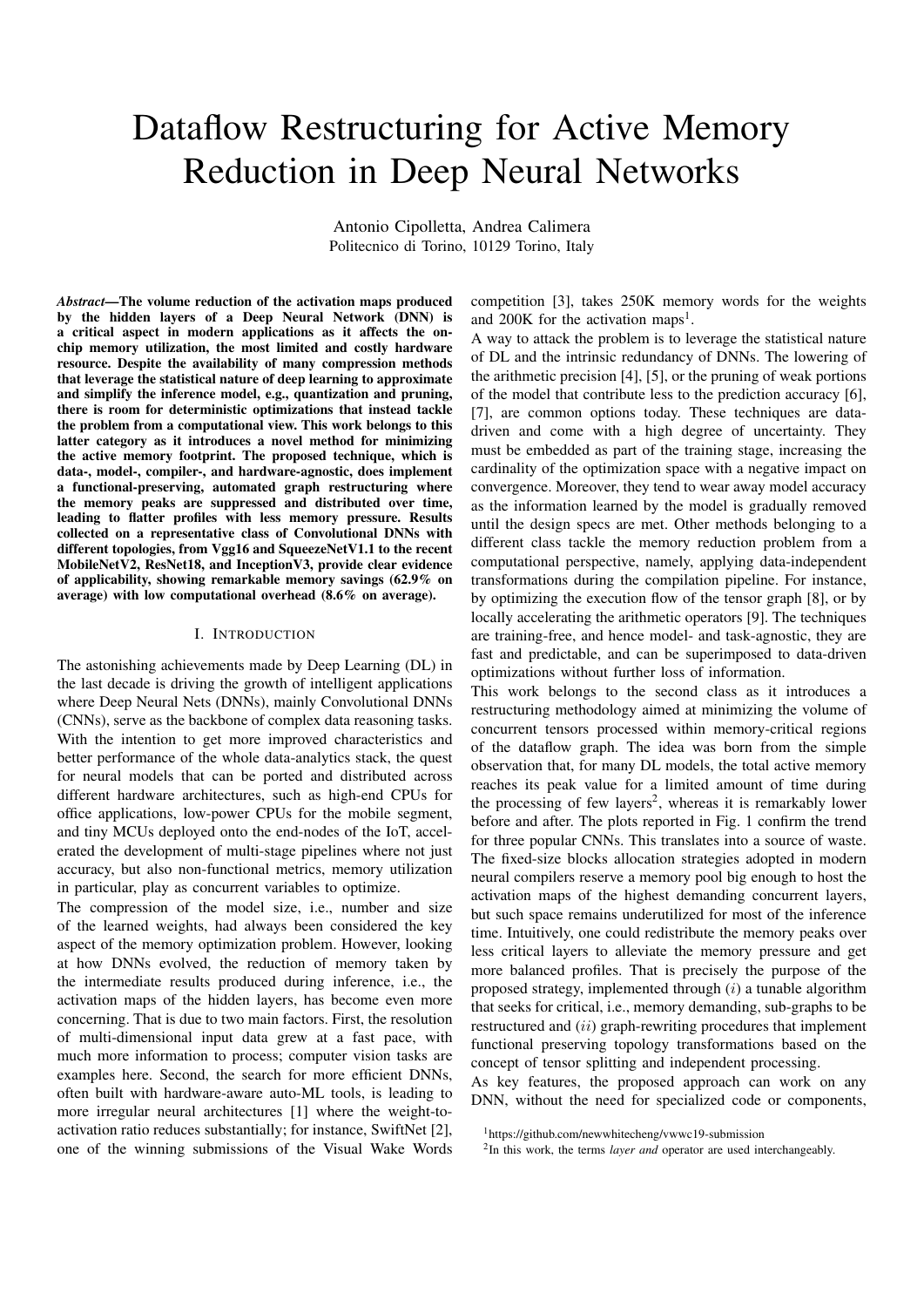

Fig. 1: Memory profile of three different CNNs during the forward pass of a 3x224x224 image.

and is orthogonal to other data-/hardware-driven optimizations. In fact, differently from similar previous works, e.g., [10], our solution plays at a higher level of abstraction and with a modular granularity, managing tensors as abstract data-objects regardless how they are actually packed, stored, and processed. In this sense, it breaks free of those external dependencies imposed by software and hardware implementations, meeting flexibility and portability. A thorough assessment of the proposed technique on five state-of-the-art ConvNet architectures — VGG-16, ResNet18, InceptionV3, MobileNetV2, and SqueezeNetV1.1 — quantifies the memory reduction achieved (62.9% on average) as well as the computational overhead introduced (8.6% on average).

# II. BACKGROUND

DNNs, and in general tensor graphs, are modeled as dataflow graphs (DFGs) with nodes representing the computational operators while edges the data-dependencies. Each node is fed with at least one tensor and produces one output tensor. Fig. 2 graphically depicts an example for a residual block used in ResNet [11]. The DFG is static if the inner tensors have timeinvariant sizes, and the execution flow is known at compilationtime; it is dynamic if the execution-flow, and so the size of the tensors, can change at run-time. This work deals with static graphs, leaving its dynamic extension for future works.

Both resource scheduling and binding run at compile time. Specifically, the compiler does the schedule through a topological sort operation, then it runs a liveness analysis for the tensors and estimates the amount of memory to allocate. The lifetime of a tensor is defined as the difference between the end-time of its latest consumer and the start-time of its producer. Non-overlapping tensors can share the same portion of memory, enabling reuse. As shown in Fig. 2, the sum of overlapping tensors in a given cycle sets the active working memory, and the cycle with the highest memory requirement, i.e., the peak memory of the execution flow, defines the total memory footprint. Intuitively, both the graph topology and the size of tensors affect the amount of memory usage.

#### III. RELATED WORKS

This section gives an overview of existing data-independent optimization strategies. Table I shows a taxonomy based on the level of abstraction (i.e., *graph*-, *operator*-level), the main optimization objective (i.e., *Memory*, *Latency*), and the target hardware (i.e., *CPU*, *GPU*, *Custom* ASIC or FPGA). The



Fig. 2: Dataflow graph of a residual block [11] (left) and the conflict graph of its tensors  $T_i$  (right). Each node is labeled with an ID, its operation, the size of the output tensor.

level of abstraction reflects the hierarchical strategy adopted by modern DL frameworks and compilers [12], [13] to translate high-level dataflow graph into executable code. At the graphlevel, the transformations are hardware-independent and aim at orchestrating the flow of macro-operations; at the operatorlevel, the transformations optimize the computing scheme of each operator, obtaining a code tailored to a specific platform, e.g., CPUs with shared memories and Single Instruction Multiple Data (SIMD) units, or GPUs with private memories and parallel cores, or accelerators with a distributed memory hierarchy and tightly coupled processing elements.

Graph-level transformations manipulate the dataflow by removing, modifying, or adding nodes while preserving the overall functionality. Specifically, they make use of hand-crafted graph rewriting rules to lower the latency of the scheduled dataflow [14] or to reduce the peak memory consumption [8] leveraging the algebraic properties of the operators. For instance, a graph pattern with a concatenation followed by a convolution can be rewritten as a sum of partial convolutions. Differently from these rule-based approaches, we exploit the spatial property of an operator rather than its algebraic behavior, thus obtaining solutions that work for any DL model.

|                         | Graph-Level Op-Level Objective Platform |   |   |                |
|-------------------------|-----------------------------------------|---|---|----------------|
| [8]                     | X                                       |   | М | Any            |
| [14]                    | X                                       |   |   | Any            |
| $[9]$ , $[15]$ , $[16]$ |                                         | X |   | <b>CPU/GPU</b> |
| [17]                    | X                                       | X |   | <b>CPU/GPU</b> |
| $[10]$ , $[18]$         | X                                       | X | М | Custom         |
| <b>Ours</b>             | x                                       |   | м | Any            |

TABLE I: Taxonomy of related works.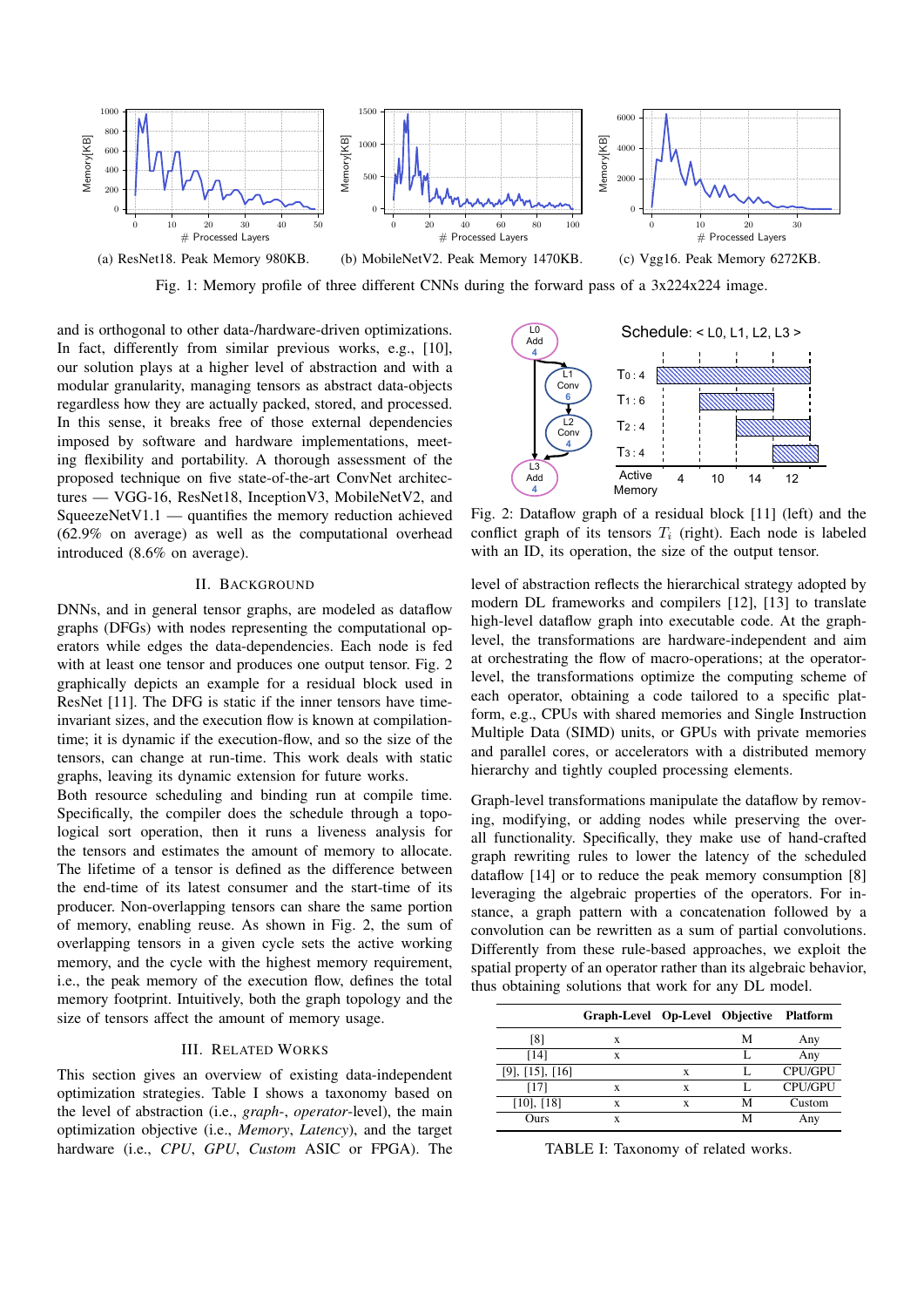

Fig. 3: Example of Dataflow restructuring on a sequential DFG.

Operator-level transformations optimize the multi-loop implementation of a given operator in order to improve its performance, e.g., improve caches utilization. They can be operated automatically, using a code synthesis process [9], or manually, through a hardware conscious code restyling [15], [16].

Operator- and graph-level transformations complement each other and should not be seen as competitors. There exist hybrids that play as cross-level optimizations indeed. They are mainly based on the concept of operator fusion, by which the processing of subsequent chained operators is rearranged in a depth-first manner. For instance, given an operator, its output values (i.e., the pixels of the output map) are consumed by the next operator as soon as they are ready, and not after the whole output (i.e., the entire output map) is completed. The result can be conceived as an optimized graph with a restructured topology enabled by the availability of a custom intra-layer operator. In [17], the authors proposed a framework that first identifies the operators that can be aggregated, then it generates a fused code tailored for CPUs or GPUs. Due to the memory architecture of these platforms, the layer fusion brings savings only when applied to a convolutional with the subsequent element-wise and pooling operators. Therefore, the degree of optimization is strictly bounded by the types of operators in the dataflow. The authors of [10] and [18] introduced more aggressive strategies enabled by custom hardware architectures with special local buffers. In these cases, multiple convolutional operators can be fused together, empowering the reuse of the on-chip memory ( [10]) and improving performance ( [18]). The resulting graph restructuring is coupled with internal loop organization of the operator. By contrast, our proposal does formulate the restructuring process at the graph-level only, breaking the dependence from other cross-layer strategies, which, however, can be applied later, depending on the specific target platform and other constraints.

### IV. PEAK MEMORY REDUCTION

The objective of the proposed optimization is to seek, suppress, and distribute the memory peaks starting from a valid schedule of the DFG. This goal is accomplished through a methodology that first identifies those critical sub-graphs with the highest memory requirement, and then applies a localized, memorydriven topology restructuring based on tensor splitting and

independent processing. The new topology preserves the same functionality of the original model, without further updates on the inner weights of the operators, but it shows many smaller independent branches that are less memory and computational dense. Each of these branches is built to work on a spatial subset of the original input tensor(s) and to contribute to the computation of a slice of the output tensor. The resulting output slices are concatenated to build the main outcome.

Before detailing the algorithmic implementation, we give an abstract view of the problem. For such purpose, Fig. 3a depicts the optimization process showing the DFG of a sequential model before (a) and after (b) the restructuring process, together with the resulting memory profiles (c). The original memory footprint (12 units in the example) is dictated by operator L2, and to lower it down encompasses the reduction of the active tensors handled by L2 itself. This reduction can be achieved by splitting L2 and propagating the transformation backward to L1 and forward to L3. The resulting DFG has two smaller (in terms of activations) independent branches: from L6 and L7 (the newly inserted operators in charge of splitting the tensor produced by L0), to L5 (which concatenates the output slices produced by L3<sup>∗</sup> and L3∗∗). Within the two branches, there are copies of the original operators that work on tensors halved in size. To be noted that the two branches are two times faster than the initial monolithic path (except for a small overhead discussed later in this section), hence latency gets almost the same. Even more important, they are independent; namely, they consume and produce disjoint tensors, and can be therefore scheduled in sequence to break lifetime conflicts and to maximize the memory reuse. As shown in the plot, the obtained memory profile shows a lower peak value and, thus, a smaller memory footprint (33% savings).

There are essential aspects to be considered in order to achieve the desired savings, mainly originating from a key step of the restructuring phase: the optimal placement of the fork-points, implemented by the split operators (L6 and L7), and the joinpoint(s), implemented by the concatenation operator (L5). They define the critical region to be restructured and their function is to create independent processing paths between surrounding points in the graph with a lower memory pressure (L0 and L4 in the example). Do not find the appropriate anchor points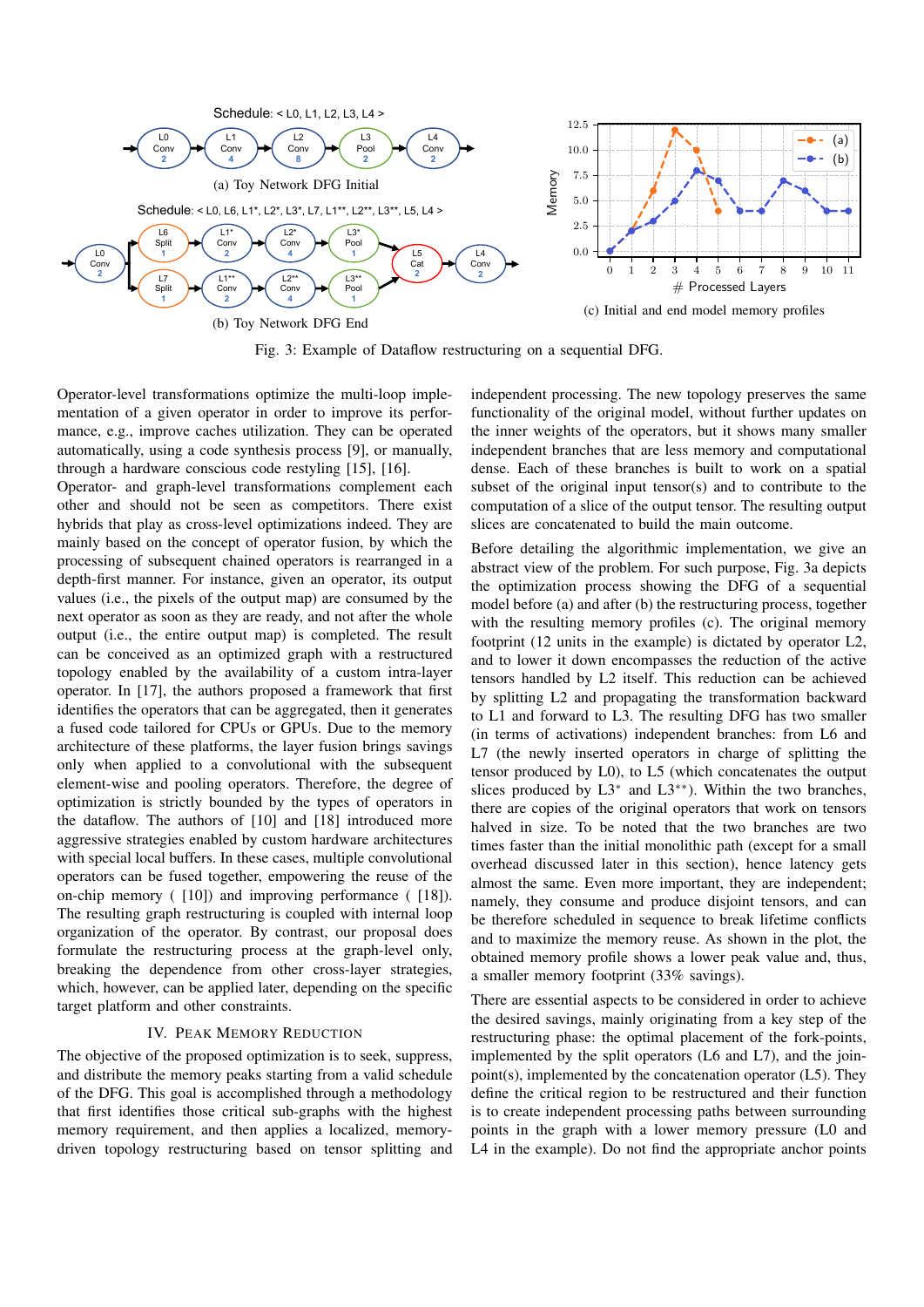

Fig. 4: Splitting a stencil operator into two smaller independent operators.



Fig. 5: Graph-rewriting that propagates the split operators in the DFG.

would make the restructuring failing. For instance, splitting L<sub>2</sub> alone does not bring any savings as the total size of the overlapping tensors would be the same as the original DFG. Moreover, the presence of fork-points and join-points creates further dependencies with neighboring tensors. In fact, the input slices (provided by the split operators) and the output slices (collected by the concatenation operator) must be kept alive when processing each independent branch. In addition, one should not forget that several operators, such as convolution and pooling, are stencils with overlapping windows that lead to redundant computations and duplicated elements when creating the independent branches. Making the produced branches independent of each other requires the replica of a few data from the original tensor. An example is shown in Fig. 4 for a stencil operation with a kernel window of size  $2 \times 2$ . The output tensor is split along the vertical direction, generating two smaller operators; each of them operates on a private portion of the original input tensor, but such two portions must have duplicated values (grey-shaded elements in the picture) to preserve the arithmetic equivalence. When the split operator is propagated across a path, those duplicated elements are computed several times by different operators, resulting in redundant computations. Where the fork- and joinpoints are placed affects the length of the independent branches, hence the number of redundant operations. Last but not least, the number of independent branches, i.e., the number of splits, plays an important role in determining the potential savings and the cost of the fork- and join-points.

Based on these considerations, it is evident that a multiobjective optimization approach is needed. However, formulating the problem in a closed-form might result impractical due to the many hyper-parameters of the graph and the huge cardinality of the search space. Therefore, we provide the restructuring algorithm that can serve as an engine for different greedy optimization strategies (one of which will be shown as part of the experimental section).

#### *A. Restructuring Algorithm*

Algorithm 1 reports the pseudocode of the proposed restructuring algorithm, named RESTRUCTURE. The input parameter  $\alpha$  is a scalar controlling the extension of the sub-graph to be restructured, while *n* slices is a pair  $\{w, h\}$  indicating the number of splits applied in the width and height dimensions of

```
Algorithm 1 Restructuring Algorithm
 1: procedure RESTRUCTURE(DFG, \alpha, n slices)
2: critical_set \leftarrow explore(DFG, \alpha)
3: subDFG \leftarrow subgraph(DFG, critical_set)4: reverseVisit(subDFG, n slices)
5: end procedure
6:
7: procedure EXPLORE(DFG, \alpha)<br>8: schedule \leftarrow sort(DFG)
       schedule \leftarrow sort(DFG)
9: lifetimes \leftarrow getLifetimes(DFG, schedule)
10: memory profile ← getMemProfile(schedule)
11: peak_memory \leftarrow max(memory_profile)
12: for all node ∈ DFG.nodes do
13: criticality[node] \leftarrow computeCriticality(
14: lifetimes, node, memory_profile)<br>15: end for
       end for
16: critical_set \leftarrow {node \in DFG.nodes,
17: s.t. criticality[node] == peak memory}
18: while ∃ node ∈ fanin(frontier(DFG, critical set))
19: s.t. criticality[node] \geq \alpha \cdot peak\_memory do:
20: critical_set ← critical_set ∪ {node}
21: end while
22: while \exists node \in fanout(frontier(DFG, critical set))
23: s.t. criticality[node] \geq \alpha \cdot peak\_memory do:
24: critical set ← critical set \cup {node}
25: end while
26:
27: return critical_set
28: end procedure
29:
the tensors. At first, the EXPLORE procedure is invoked to seek
```
the set of nodes included in the critical sub-graph (line 2), i.e., those to be restructured. Here is where the fork- and join-points discussed in the previous sub-section get defined. Then, the same nodes are projected on the DFG, and the critical sub-graph is isolated (line 3). Finally, the sub-graph is visited in reverse topological order operating the graph-rewriting (lines 4). It is during this stage that nodes are split, and the independent branches are created. Specifically, the output tensors of the subgraph are split according to the values in  $n_s$  slices; then, during the backward traversal, the split operators are propagated from the output to the input tensors of each node applying the graphtransformation shown in Fig. 5. To compute automatically the parameters of the split operators, we developed a symbolic evaluation engine on top of a domain-specific language (DSL) that associates a functional specification to each DL operator. In the prologue of the EXPLORE procedure (lines 8-9), the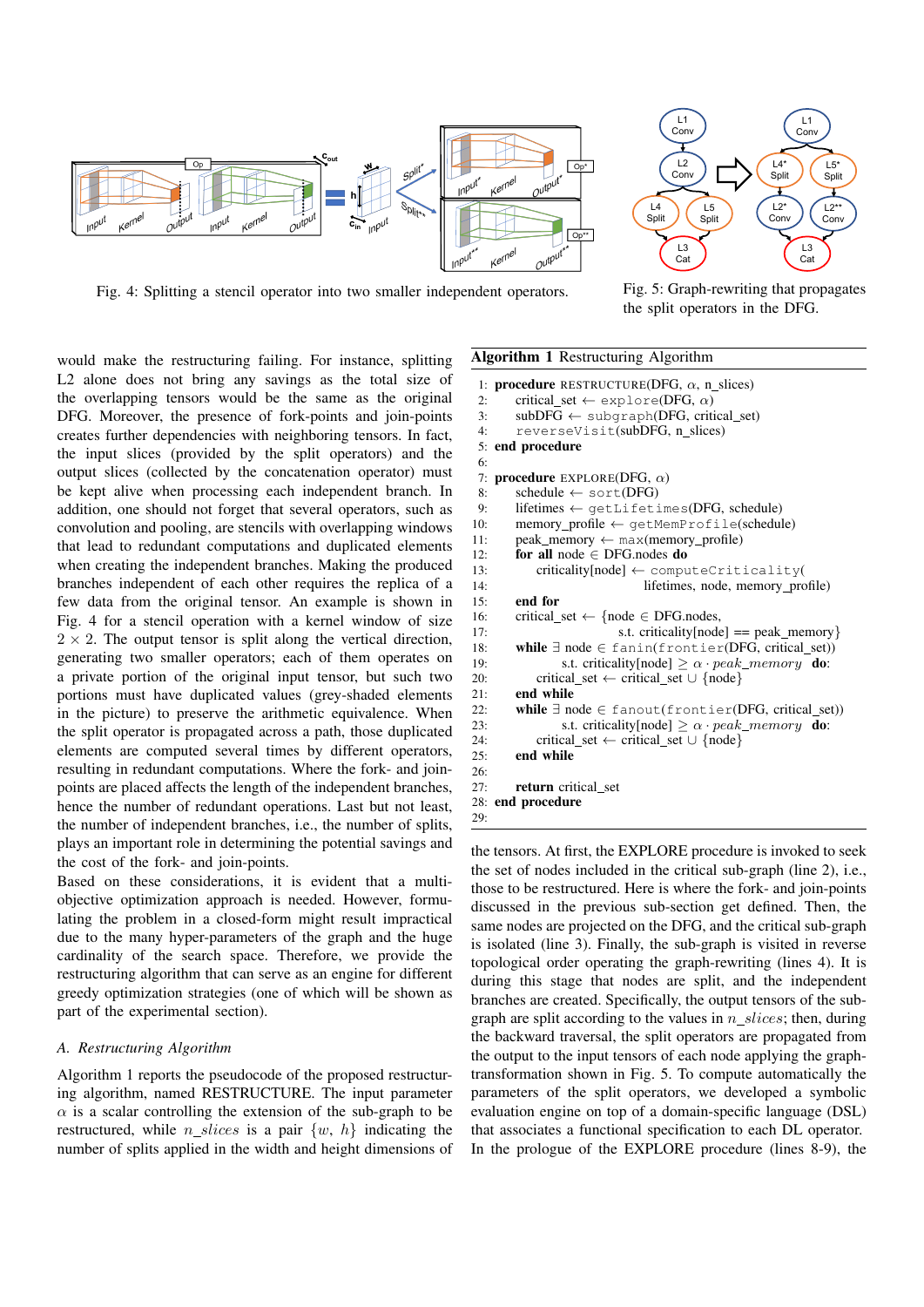

Fig. 6: Normalized memory and number of operations for  $\alpha \in [0.1, 0.9]$  and  $n\_slices = \{2h, 2w\}$ .

DFG is scheduled and the lifetime of each tensor extracted. These data are used to calculate the total working memory and the peak value (lines 10-11). Each node is labeled with a criticality index equal to the total amount of memory active during its processing (lines 12-15). All the nodes with a criticality index equal to the peak memory take part to the initial critical set (lines 16-17). The frontier of the critical set is made up of those critical nodes with in-/out-degree edges from/to nodes outside the critical set. The extension of the critical set continues using  $\alpha$  as the driving parameter. Specifically, nodes at the boundary of the frontier can join the critical set if their criticality is greater or equal to  $\alpha$  · peak value (lines 18-25). The expansion ends if no other nodes can join the critical set, namely, when the remaining nodes have a criticality lower than  $\alpha \cdot peak$  *value*. Therefore,  $\alpha$  can be used to control the extension of the critical region, i.e., the placement of the forkand join-points, and hence the efficiency of the restructuring.

## V. RESULTS

We tested the proposed optimization on five state-of-the-art CNN architectures. The goal is to quantify the savings and prove the efficacy on models with different topologies. Within the selected benchmarks, VGG-16 is taken as representative of large and computationally intensive networks with conventional single-layer connectivity; ResNet18, with residual connections, and InceptionV3, with inception blocks, can represent models with irregular connectivity; MobileNetV2 and SqueezeNetV1.1 are more compact networks designed for mobile platforms. We provide a parametric analysis taking into consideration the two main parameters of the restructuring algorithm (Sec. IV-A):  $\alpha$ in the range [0.1, 0.9] - step 0.1;  $n\_slices$  in  $\{[2,4] \times [2,4]\}$  step  $1$  - along the two spatial directions height  $(h)$  and width  $(w)$ , for a total of 9 permutations.

A first set of the collected results is reported in Fig. 6. The plots show the normalized peak memory (in red) and the normalized

number of operations (in blue) as functions of  $\alpha$  under a default value for  $n\_slices = \{2h, 2w\}$ . As a general trend, the memory usage gets smaller with  $\alpha$ , until it reaches a global minimum, indicated by  $\alpha_{opt}$ . Tab. II collects a summary of such optimal points reporting the memory savings achieved and the corresponding computing overhead (normalized with respect to the original models). Averaging over the five CNNs, memory savings reach 54.3%, with an overhead of 4.1%. The technique performs best on VGG-16 (67.5% of savings, 1.1% overhead) thanks to a linear topology with no reconvergent paths, while it gets slightly worse on ResNet18 (41.6% of savings, 11.9% overhead) due to residual blocks that complicate the topology with more overlapping tensors and more constraints to the restructuring process. To notice that in four networks (i.e., all but SqueezeNetV1.1), configurations with  $\alpha$ =0.9 already achieve a significant improvement (60% on average). That is due to a highly irregular memory profile with peaks that fall steeply. However, larger memory savings require a proper selection of the critical sub-graph, especially for networks with a complex topology. In fact, the min-max distance of the memory savings is relatively high  $(> 30\%)$  for all the CNNs under analysis. This observation further motivates the importance of an optimal search.

The point  $\alpha_{opt}$  is the break-even point under which the critical sub-graph  $(i)$  has a light frontier that enables enough data reuse, and *(ii)* is wide enough to catch several peaks of the model without resulting in a large number of additional operations. For  $\alpha$  greater than  $\alpha_{opt}$ , the critical sub-graph may get too small, and this may affect the memory savings negatively for two reasons. First, being the original global peak suppressed by the restructuring procedure, other local peaks outside the critical region of interest may now emerge as the new global ones. Second, the increase in the lifetime for large tensors at the forkand join-points could overcome the benefits of lighter branches.